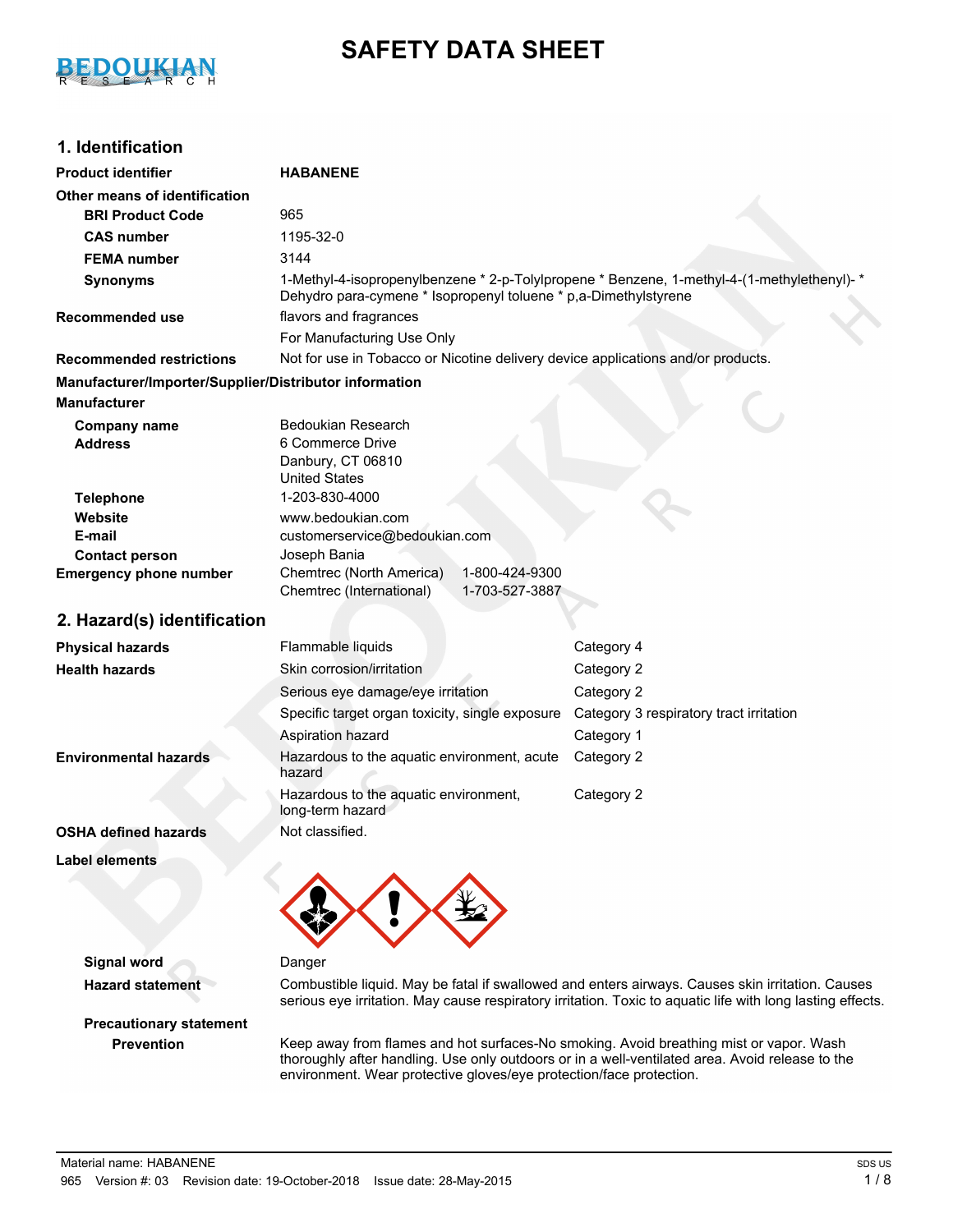| <b>Response</b>                              | If swallowed: Immediately call a poison center/doctor. Do NOT induce vomiting. If on skin: Wash<br>with plenty of water. If inhaled: Remove person to fresh air and keep comfortable for breathing. If<br>in eyes: Rinse cautiously with water for several minutes. Remove contact lenses, if present and<br>easy to do. Continue rinsing. Call a poison center/doctor if you feel unwell. If skin irritation occurs:<br>Get medical advice/attention. If eye irritation persists: Get medical advice/attention. Take off<br>contaminated clothing and wash before reuse. In case of fire: Use appropriate media to<br>extinguish. Collect spillage. |
|----------------------------------------------|------------------------------------------------------------------------------------------------------------------------------------------------------------------------------------------------------------------------------------------------------------------------------------------------------------------------------------------------------------------------------------------------------------------------------------------------------------------------------------------------------------------------------------------------------------------------------------------------------------------------------------------------------|
| <b>Storage</b>                               | Keep container tightly closed. Keep cool. Store in a well-ventilated place. Keep container tightly<br>closed. Store locked up. Store in a cool, well-ventilated area.                                                                                                                                                                                                                                                                                                                                                                                                                                                                                |
| <b>Disposal</b>                              | Dispose of contents/container in accordance with local/regional/national/international regulations.<br>Dispose of contents/container in accordance with relevant area regulations.                                                                                                                                                                                                                                                                                                                                                                                                                                                                   |
| Hazard(s) not otherwise<br>classified (HNOC) | None known.                                                                                                                                                                                                                                                                                                                                                                                                                                                                                                                                                                                                                                          |
| <b>Supplemental information</b>              | 100% of the mixture consists of component(s) of unknown acute dermal toxicity. 100% of the<br>mixture consists of component(s) of unknown acute inhalation toxicity.                                                                                                                                                                                                                                                                                                                                                                                                                                                                                 |

## **3. Composition/information on ingredients**

| <b>Substances</b> |  |
|-------------------|--|
|-------------------|--|

| <b>Chemical name</b>       | Common name and synonyms                                                                                                                                         | <b>CAS number</b> | %   |
|----------------------------|------------------------------------------------------------------------------------------------------------------------------------------------------------------|-------------------|-----|
| <b>HABANENE</b>            | 1-Methyl-4-isopropenylbenzene<br>2-p-Tolylpropene<br>Benzene, 1-methyl-4-(1-methylethenyl)-<br>Dehydro para-cymene<br>Isopropenyl toluene<br>p.a-Dimethylstyrene | 1195-32-0         | 100 |
| <b>Stabilizers</b>         |                                                                                                                                                                  |                   |     |
| <b>Chemical name</b>       | Common name and synonyms                                                                                                                                         | <b>CAS number</b> | %   |
| synthetic alpha tocopherol |                                                                                                                                                                  | 10191-41-0        | 0.1 |

\*Designates that a specific chemical identity and/or percentage of composition has been withheld as a trade secret.

## **4. First-aid measures**

| <b>Inhalation</b>                                                            | Remove victim to fresh air and keep at rest in a position comfortable for breathing. Call a POISON<br>CENTER or doctor/physician if you feel unwell.                                                                                             |  |
|------------------------------------------------------------------------------|--------------------------------------------------------------------------------------------------------------------------------------------------------------------------------------------------------------------------------------------------|--|
| <b>Skin contact</b>                                                          | Remove contaminated clothing. Wash with plenty of soap and water. If skin irritation occurs: Get<br>medical advice/attention. Wash contaminated clothing before reuse.                                                                           |  |
| Eye contact                                                                  | Immediately flush eyes with plenty of water for at least 15 minutes. Remove contact lenses, if<br>present and easy to do. Continue rinsing. Get medical attention if irritation develops and persists.                                           |  |
| Ingestion                                                                    | Call a physician or poison control center immediately. Rinse mouth. Do not induce vomiting. If<br>vomiting occurs, keep head low so that stomach content doesn't get into the lungs.                                                             |  |
| <b>Most important</b><br>symptoms/effects, acute and<br>delayed              | Aspiration may cause pulmonary edema and pneumonitis. Severe eye irritation. Symptoms may<br>include stinging, tearing, redness, swelling, and blurred vision. May cause respiratory irritation.<br>Skin irritation. May cause redness and pain. |  |
| Indication of immediate<br>medical attention and special<br>treatment needed | Provide general supportive measures and treat symptomatically. Keep victim under observation.<br>Symptoms may be delayed.                                                                                                                        |  |
| <b>General information</b>                                                   | If you feel unwell, seek medical advice (show the label where possible). Ensure that medical<br>personnel are aware of the material(s) involved, and take precautions to protect themselves.                                                     |  |
| 5. Fire-fighting measures                                                    |                                                                                                                                                                                                                                                  |  |
| Suitable extinguishing media                                                 | Water fog. Foam. Dry chemical powder. Carbon dioxide (CO2).                                                                                                                                                                                      |  |
| Unsuitable extinguishing<br>media                                            | Do not use water jet as an extinguisher, as this will spread the fire.                                                                                                                                                                           |  |
| Specific hazards arising from<br>the chemical                                | The product is combustible, and heating may generate vapors which may form explosive vapor/air<br>mixtures. During fire, gases hazardous to health may be formed.                                                                                |  |
| Special protective equipment<br>and precautions for firefighters             | Self-contained breathing apparatus and full protective clothing must be worn in case of fire.                                                                                                                                                    |  |
| <b>Fire fighting</b><br>equipment/instructions                               | In case of fire and/or explosion do not breathe fumes. Move containers from fire area if you can do<br>so without risk.                                                                                                                          |  |
| <b>Specific methods</b>                                                      | Use standard firefighting procedures and consider the hazards of other involved materials.                                                                                                                                                       |  |
| <b>General fire hazards</b>                                                  | Combustible liquid.                                                                                                                                                                                                                              |  |
|                                                                              |                                                                                                                                                                                                                                                  |  |

Material name: HABANENE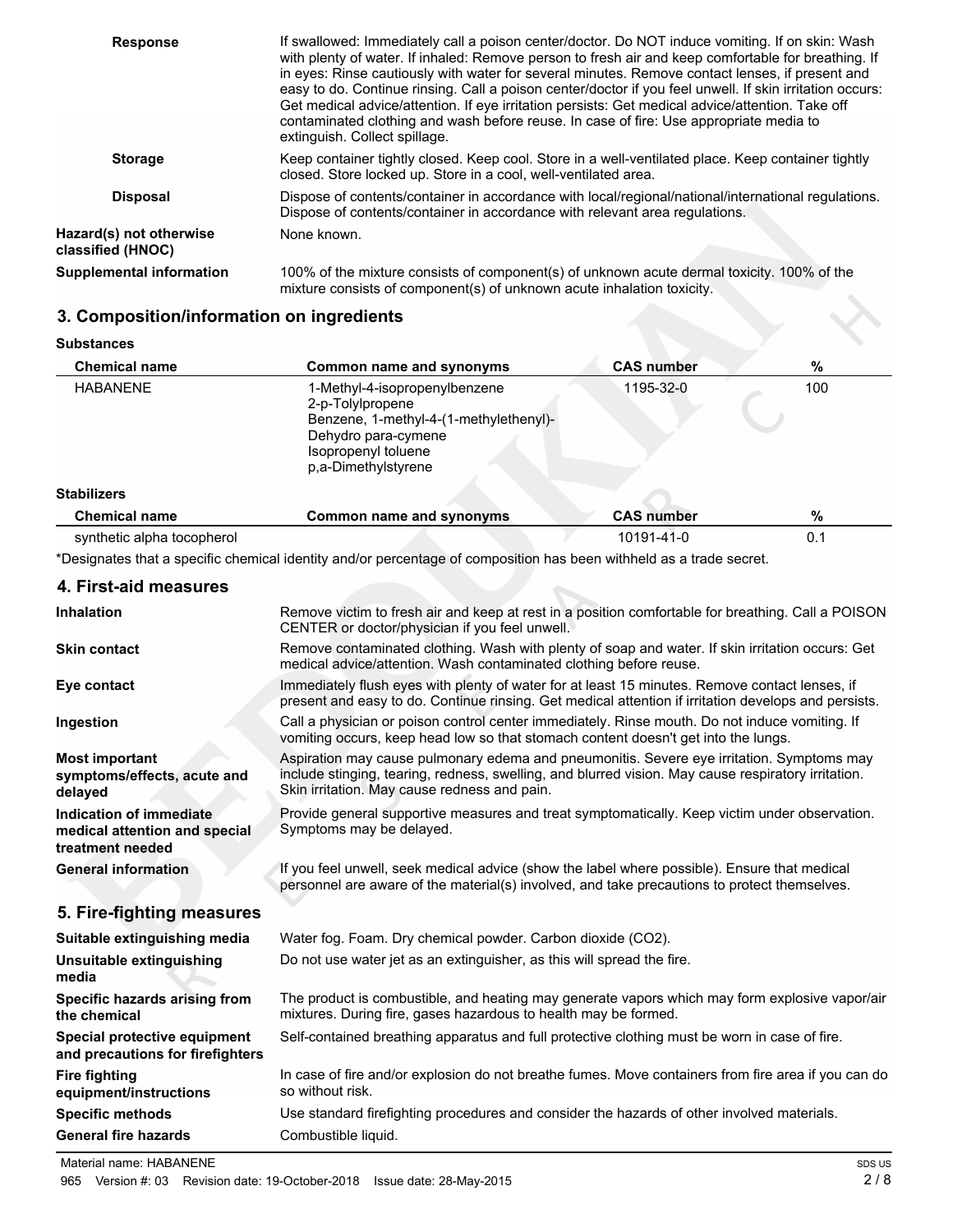#### **6. Accidental release measures**

| Personal precautions,<br>protective equipment and<br>emergency procedures | Keep unnecessary personnel away. Keep people away from and upwind of spill/leak. Eliminate all<br>ignition sources (no smoking, flares, sparks, or flames in immediate area). Wear appropriate<br>protective equipment and clothing during clean-up. Avoid breathing mist or vapor. Do not touch<br>damaged containers or spilled material unless wearing appropriate protective clothing. Ensure<br>adequate ventilation. Local authorities should be advised if significant spillages cannot be<br>contained. For personal protection, see section 8 of the SDS. For personal protection, see section<br>8 of the SDS. |
|---------------------------------------------------------------------------|--------------------------------------------------------------------------------------------------------------------------------------------------------------------------------------------------------------------------------------------------------------------------------------------------------------------------------------------------------------------------------------------------------------------------------------------------------------------------------------------------------------------------------------------------------------------------------------------------------------------------|
| <b>Methods and materials for</b><br>containment and cleaning up           | Eliminate all ignition sources (no smoking, flares, sparks, or flames in immediate area). Keep<br>combustibles (wood, paper, oil, etc.) away from spilled material. Prevent product from entering<br>drains.                                                                                                                                                                                                                                                                                                                                                                                                             |
|                                                                           | Large Spills: Stop the flow of material, if this is without risk. Dike the spilled material, where this is<br>possible. Use a non-combustible material like vermiculite, sand or earth to soak up the product<br>and place into a container for later disposal. Following product recovery, flush area with water.                                                                                                                                                                                                                                                                                                       |
|                                                                           | Small Spills: Absorb with earth, sand or other non-combustible material and transfer to containers<br>for later disposal. Wipe up with absorbent material (e.g. cloth, fleece). Clean surface thoroughly to<br>remove residual contamination.                                                                                                                                                                                                                                                                                                                                                                            |
|                                                                           | Never return spills to original containers for re-use. For waste disposal, see section 13 of the SDS.<br>For waste disposal, see section 13 of the SDS.                                                                                                                                                                                                                                                                                                                                                                                                                                                                  |
| <b>Environmental precautions</b>                                          | Avoid release to the environment. Inform appropriate managerial or supervisory personnel of all<br>environmental releases. Prevent further leakage or spillage if safe to do so. Avoid discharge into<br>drains, water courses or onto the ground.                                                                                                                                                                                                                                                                                                                                                                       |
| 7. Handling and storage                                                   |                                                                                                                                                                                                                                                                                                                                                                                                                                                                                                                                                                                                                          |
| <b>Precautions for safe handling</b>                                      | Keep away from open flames, hot surfaces and sources of ignition. When using do not smoke.<br>Avoid breathing mist or vapor. Avoid contact with eyes, skin, and clothing. Provide adequate<br>ventilation. Wear appropriate personal protective equipment. Wash hands thoroughly after<br>handling. Avoid release to the environment. Observe good industrial hygiene practices.                                                                                                                                                                                                                                         |
| Conditions for safe storage,<br>including any incompatibilities           | Store locked up. Keep away from heat, sparks and open flame. Store in a cool, dry place out of<br>direct sunlight. Store in original tightly closed container. Store in a well-ventilated place. Keep in an<br>area equipped with sprinklers. Store away from incompatible materials (see Section 10 of the<br>SDS). Store away from incompatible materials (see Section 10 of the SDS). Recommended<br>Packaging: Glass, Plastic, Aluminum or Phenolic Lined Steel. Store tightly sealed under inert gas<br>in a cool, well-ventilated area.                                                                            |
| 8. Exposure controls/personal protection                                  |                                                                                                                                                                                                                                                                                                                                                                                                                                                                                                                                                                                                                          |
| <b>Occupational exposure limits</b>                                       | This substance has no PEL, TLV, or other recommended exposure limit.                                                                                                                                                                                                                                                                                                                                                                                                                                                                                                                                                     |
| <b>Biological limit values</b>                                            | No biological exposure limits noted for the ingredient(s).                                                                                                                                                                                                                                                                                                                                                                                                                                                                                                                                                               |
| Appropriate engineering<br>controls                                       | Good general ventilation (typically 10 air changes per hour) should be used. Ventilation rates<br>should be matched to conditions. If applicable, use process enclosures, local exhaust ventilation,<br>or other engineering controls to maintain airborne levels below recommended exposure limits. If<br>exposure limits have not been established, maintain airborne levels to an acceptable level. Provide<br>eyewash station. Eye wash fountain and emergency showers are recommended.                                                                                                                              |
| <b>Eye/face protection</b>                                                | Individual protection measures, such as personal protective equipment<br>Chemical respirator with organic vapor cartridge and full facepiece.                                                                                                                                                                                                                                                                                                                                                                                                                                                                            |
| <b>Skin protection</b><br><b>Hand protection</b>                          | Wear appropriate chemical resistant gloves.                                                                                                                                                                                                                                                                                                                                                                                                                                                                                                                                                                              |
| Other                                                                     | Wear appropriate chemical resistant clothing.                                                                                                                                                                                                                                                                                                                                                                                                                                                                                                                                                                            |
| <b>Respiratory protection</b>                                             | Chemical respirator with organic vapor cartridge and full facepiece.                                                                                                                                                                                                                                                                                                                                                                                                                                                                                                                                                     |
| <b>Thermal hazards</b>                                                    | Wear appropriate thermal protective clothing, when necessary.                                                                                                                                                                                                                                                                                                                                                                                                                                                                                                                                                            |
| <b>General hygiene</b><br>considerations                                  | When using do not smoke. Always observe good personal hygiene measures, such as washing<br>after handling the material and before eating, drinking, and/or smoking. Routinely wash work<br>clothing and protective equipment to remove contaminants.                                                                                                                                                                                                                                                                                                                                                                     |
| 9. Physical and chemical properties                                       |                                                                                                                                                                                                                                                                                                                                                                                                                                                                                                                                                                                                                          |
| Appearance                                                                |                                                                                                                                                                                                                                                                                                                                                                                                                                                                                                                                                                                                                          |

| <b>Physical state</b> | Liguid.   |
|-----------------------|-----------|
| Color                 | Colorless |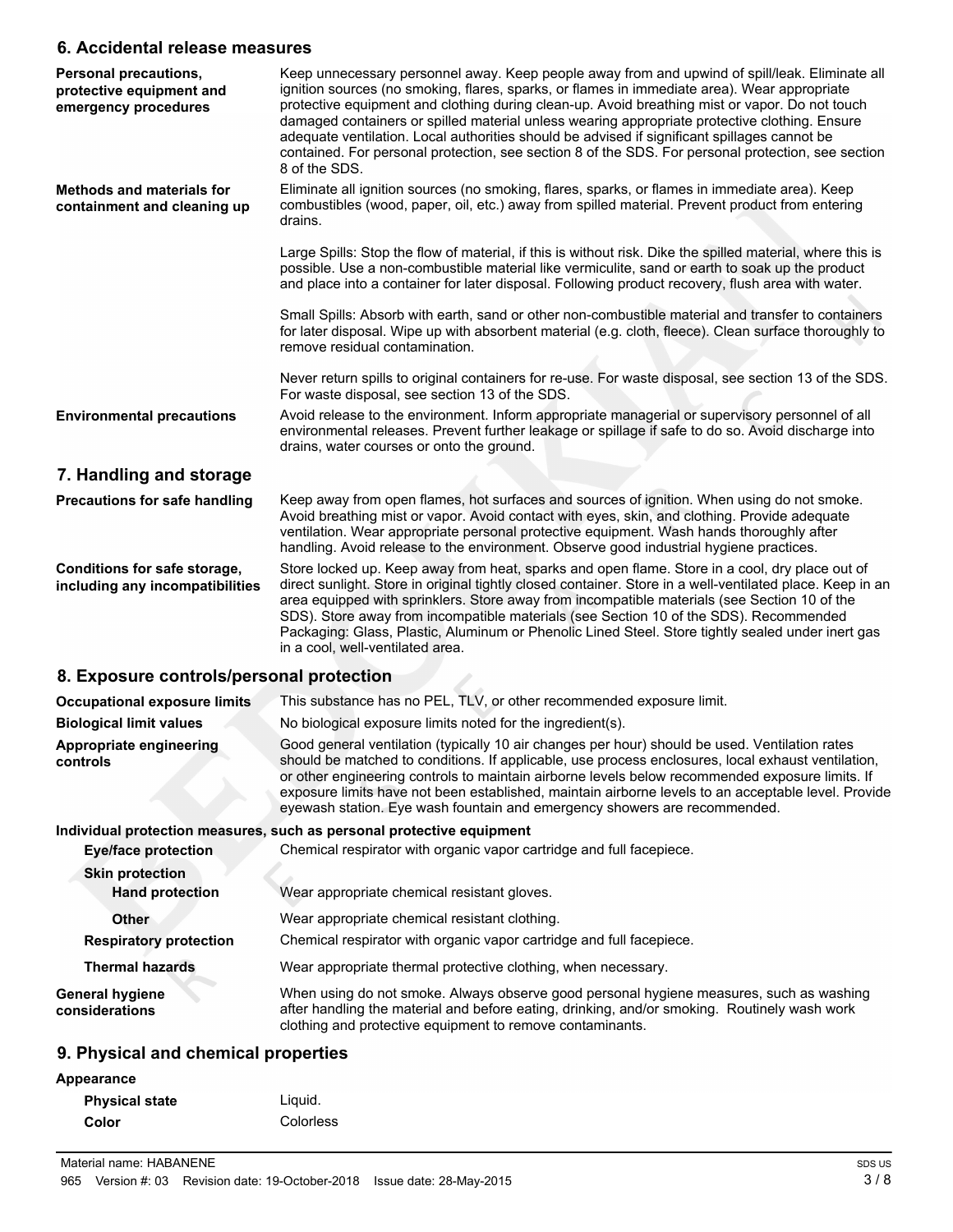| Odor                                              | Herbaceous, peppery and citrus.                                                                                                                   |
|---------------------------------------------------|---------------------------------------------------------------------------------------------------------------------------------------------------|
| <b>Odor threshold</b>                             | Not available.                                                                                                                                    |
| рH                                                | Not available.                                                                                                                                    |
| Melting point/freezing point                      | Not available.                                                                                                                                    |
| Initial boiling point and boiling<br>range        | 365.54 °F (185.3 °C) Literature reference.                                                                                                        |
| <b>Flash point</b>                                | 145 °F (63 °C) Closed Cup                                                                                                                         |
| <b>Evaporation rate</b>                           | Not available.                                                                                                                                    |
| Flammability (solid, gas)                         | Not applicable.                                                                                                                                   |
| Upper/lower flammability or explosive limits      |                                                                                                                                                   |
| <b>Flammability limit - lower</b><br>(%)          | Not available.                                                                                                                                    |
| <b>Flammability limit - upper</b><br>(%)          | Not available.                                                                                                                                    |
| Explosive limit - lower (%)                       | Not available.                                                                                                                                    |
| Explosive limit - upper (%)                       | Not available.                                                                                                                                    |
| Vapor pressure                                    | 0.52 mmHg at 20°C; US EPA. 2014. Estimation Programs Interface Suite™ for Microsoft®<br>Windows, v 4.11. US EPA, Washington, DC, USA.             |
| <b>Vapor density</b>                              | 4.6 Relative to air; air = $1$                                                                                                                    |
| <b>Relative density</b>                           | Not available.                                                                                                                                    |
| Solubility(ies)                                   |                                                                                                                                                   |
| Solubility (water)                                | Not available.                                                                                                                                    |
| <b>Partition coefficient</b><br>(n-octanol/water) | 3.99 US EPA. 2014. Estimation Programs Interface Suite™ for Microsoft® Windows, v 4.11. US<br>EPA, Washington, DC, USA.                           |
| <b>Auto-ignition temperature</b>                  | Not available.                                                                                                                                    |
| <b>Decomposition temperature</b>                  | Not available.                                                                                                                                    |
| <b>Viscosity</b>                                  | Not available.                                                                                                                                    |
| <b>Other information</b>                          |                                                                                                                                                   |
| <b>Density</b>                                    | $0.894 - 0.902$ g/cm3                                                                                                                             |
| <b>Explosive properties</b>                       | Not explosive.                                                                                                                                    |
| <b>Flammability class</b>                         | Combustible IIIA estimated                                                                                                                        |
| <b>Molecular formula</b>                          | C10H12                                                                                                                                            |
| <b>Molecular weight</b>                           | 132.22                                                                                                                                            |
| <b>Oxidizing properties</b>                       | Not oxidizing.                                                                                                                                    |
| <b>Specific gravity</b>                           | $0.894 - 0.902$ at 25°C                                                                                                                           |
| 10. Stability and reactivity                      |                                                                                                                                                   |
| <b>Reactivity</b>                                 | The product is stable and non-reactive under normal conditions of use, storage and transport.                                                     |
| <b>Chemical stability</b>                         | Material is stable under normal conditions.                                                                                                       |
| <b>Possibility of hazardous</b><br>reactions      | Hazardous polymerization does not occur.                                                                                                          |
| <b>Conditions to avoid</b>                        | Avoid heat, sparks, open flames and other ignition sources. Avoid temperatures exceeding the<br>flash point. Contact with incompatible materials. |
| Incompatible materials                            | Strong oxidizing agents.                                                                                                                          |
| <b>Hazardous decomposition</b><br>products        | No hazardous decomposition products are known.                                                                                                    |
| والموموسوكونا المواسوا وجاد                       |                                                                                                                                                   |

# **11. Toxicological information**

| Information on likely routes of exposure |                                                 |  |
|------------------------------------------|-------------------------------------------------|--|
| <b>Inhalation</b>                        | May cause irritation to the respiratory system. |  |
| <b>Skin contact</b>                      | Causes skin irritation.                         |  |
| Eye contact                              | Causes serious eye irritation.                  |  |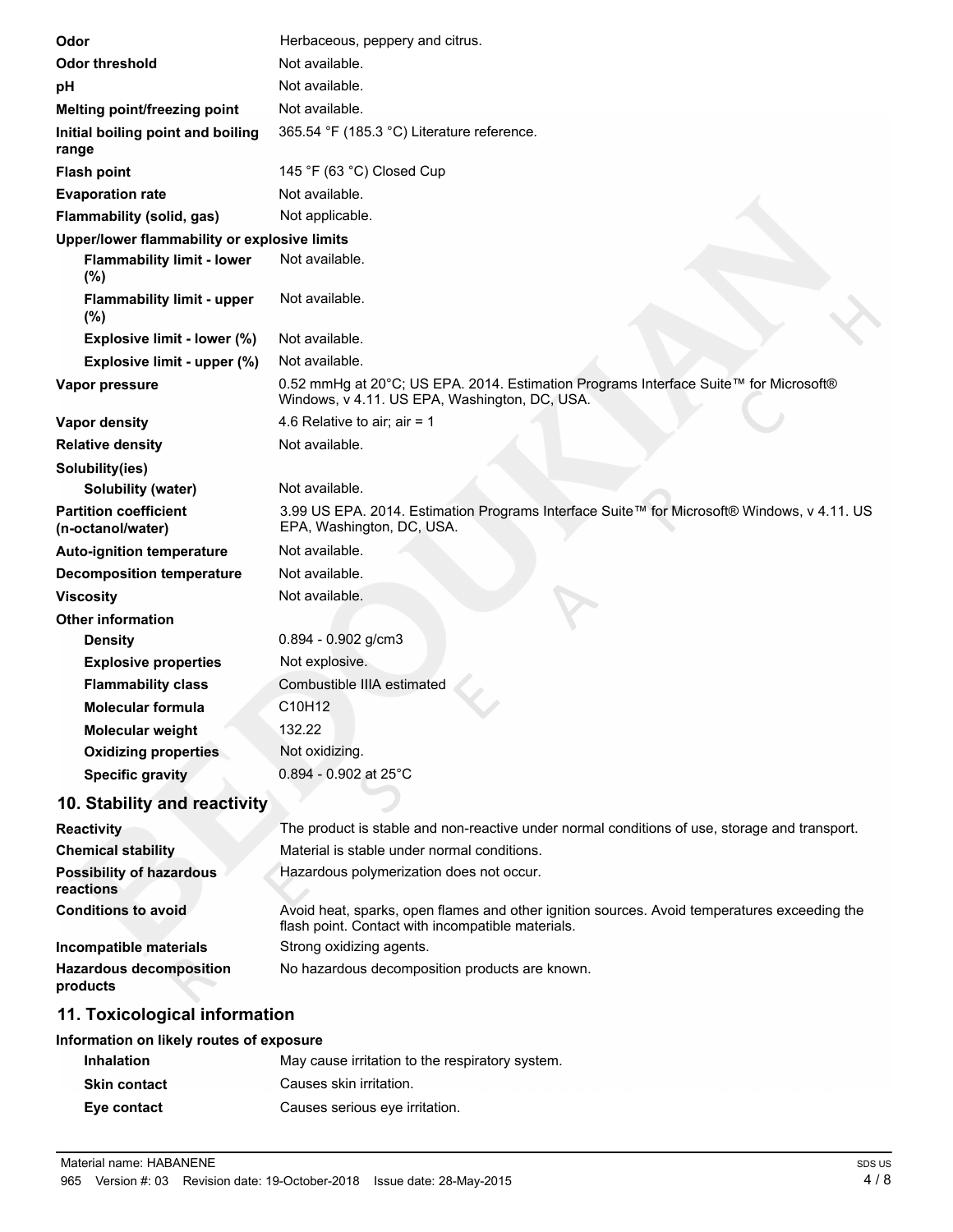| Ingestion                                                                          | Droplets of the product aspirated into the lungs through ingestion or vomiting may cause a serious<br>chemical pneumonia.                                                                                                                        |                                                                                                                |                                                                                                                                |
|------------------------------------------------------------------------------------|--------------------------------------------------------------------------------------------------------------------------------------------------------------------------------------------------------------------------------------------------|----------------------------------------------------------------------------------------------------------------|--------------------------------------------------------------------------------------------------------------------------------|
| Symptoms related to the<br>physical, chemical and<br>toxicological characteristics | Aspiration may cause pulmonary edema and pneumonitis. Severe eye irritation. Symptoms may<br>include stinging, tearing, redness, swelling, and blurred vision. May cause respiratory irritation.<br>Skin irritation. May cause redness and pain. |                                                                                                                |                                                                                                                                |
| Information on toxicological effects                                               |                                                                                                                                                                                                                                                  |                                                                                                                |                                                                                                                                |
| <b>Acute toxicity</b>                                                              | May be fatal if swallowed and enters airways.                                                                                                                                                                                                    |                                                                                                                |                                                                                                                                |
| <b>Product</b>                                                                     | <b>Species</b>                                                                                                                                                                                                                                   |                                                                                                                | <b>Test Results</b>                                                                                                            |
| HABANENE (CAS 1195-32-0)                                                           |                                                                                                                                                                                                                                                  |                                                                                                                |                                                                                                                                |
| <u>Acute</u>                                                                       |                                                                                                                                                                                                                                                  |                                                                                                                |                                                                                                                                |
| Dermal                                                                             |                                                                                                                                                                                                                                                  |                                                                                                                |                                                                                                                                |
| Liquid                                                                             |                                                                                                                                                                                                                                                  |                                                                                                                |                                                                                                                                |
| LD50                                                                               | Rabbit                                                                                                                                                                                                                                           |                                                                                                                | 16 ml/kg Result for similar material<br>a-Methylstyrene.                                                                       |
| Oral                                                                               |                                                                                                                                                                                                                                                  |                                                                                                                |                                                                                                                                |
| Liquid                                                                             |                                                                                                                                                                                                                                                  |                                                                                                                |                                                                                                                                |
| LD50                                                                               | Rat                                                                                                                                                                                                                                              |                                                                                                                | 4900 mg/kg Result for similar material<br>a-Methylstyrene.                                                                     |
|                                                                                    | * Estimates for product may be based on additional component data not shown.                                                                                                                                                                     |                                                                                                                |                                                                                                                                |
| Skin corrosion/irritation                                                          | Causes skin irritation.                                                                                                                                                                                                                          |                                                                                                                |                                                                                                                                |
| <b>Irritation Corrosion - Skin</b><br><b>HABANENE</b>                              |                                                                                                                                                                                                                                                  | material p-Cymene.<br>Result: No irritation observed.<br>Species: Human<br>Organ: Skin<br>Notes: RIFM          | 4 % Patch test, Vehicle Petrolatum. Result for similar                                                                         |
| Serious eye damage/eye<br>irritation                                               | Causes serious eye irritation.                                                                                                                                                                                                                   |                                                                                                                |                                                                                                                                |
| <b>Irritation Corrosion - Eye</b>                                                  |                                                                                                                                                                                                                                                  |                                                                                                                |                                                                                                                                |
| <b>HABANENE</b>                                                                    |                                                                                                                                                                                                                                                  | material a-Methylstyrene.<br>Result: Irritation noted.<br>Species: Human<br>Organ: Eye<br>Test Duration: 1 min | 0.02 mg/l, Slight irritation of the eye mucosa 15-45 seconds<br>from start of 1 minute duration experiment. Result for similar |
| Respiratory or skin sensitization                                                  |                                                                                                                                                                                                                                                  |                                                                                                                |                                                                                                                                |
| <b>Respiratory sensitization</b>                                                   | Not a respiratory sensitizer.                                                                                                                                                                                                                    |                                                                                                                |                                                                                                                                |
| <b>Skin sensitization</b>                                                          | This product is not expected to cause skin sensitization.                                                                                                                                                                                        |                                                                                                                |                                                                                                                                |
| <b>Skin sensitization</b><br><b>HABANENE</b>                                       |                                                                                                                                                                                                                                                  | material p-Cymene.<br>Result: Not sensitizing.<br>Species: Human<br>Organ: Skin<br>Notes: RIFM                 | 4 % Patch test, Vehicle Petrolatum. Result for similar                                                                         |
| <b>Germ cell mutagenicity</b>                                                      | No data available to indicate product or any components present at greater than 0.1% are<br>mutagenic or genotoxic.                                                                                                                              |                                                                                                                |                                                                                                                                |
| Carcinogenicity                                                                    | Not classifiable as to carcinogenicity to humans.                                                                                                                                                                                                |                                                                                                                |                                                                                                                                |
| Not listed.                                                                        | IARC Monographs. Overall Evaluation of Carcinogenicity<br>OSHA Specifically Regulated Substances (29 CFR 1910.1001-1050)                                                                                                                         |                                                                                                                |                                                                                                                                |
| Not regulated.<br>Not listed.                                                      | US. National Toxicology Program (NTP) Report on Carcinogens                                                                                                                                                                                      |                                                                                                                |                                                                                                                                |
| <b>Reproductive toxicity</b>                                                       | This product is not expected to cause reproductive or developmental effects.                                                                                                                                                                     |                                                                                                                |                                                                                                                                |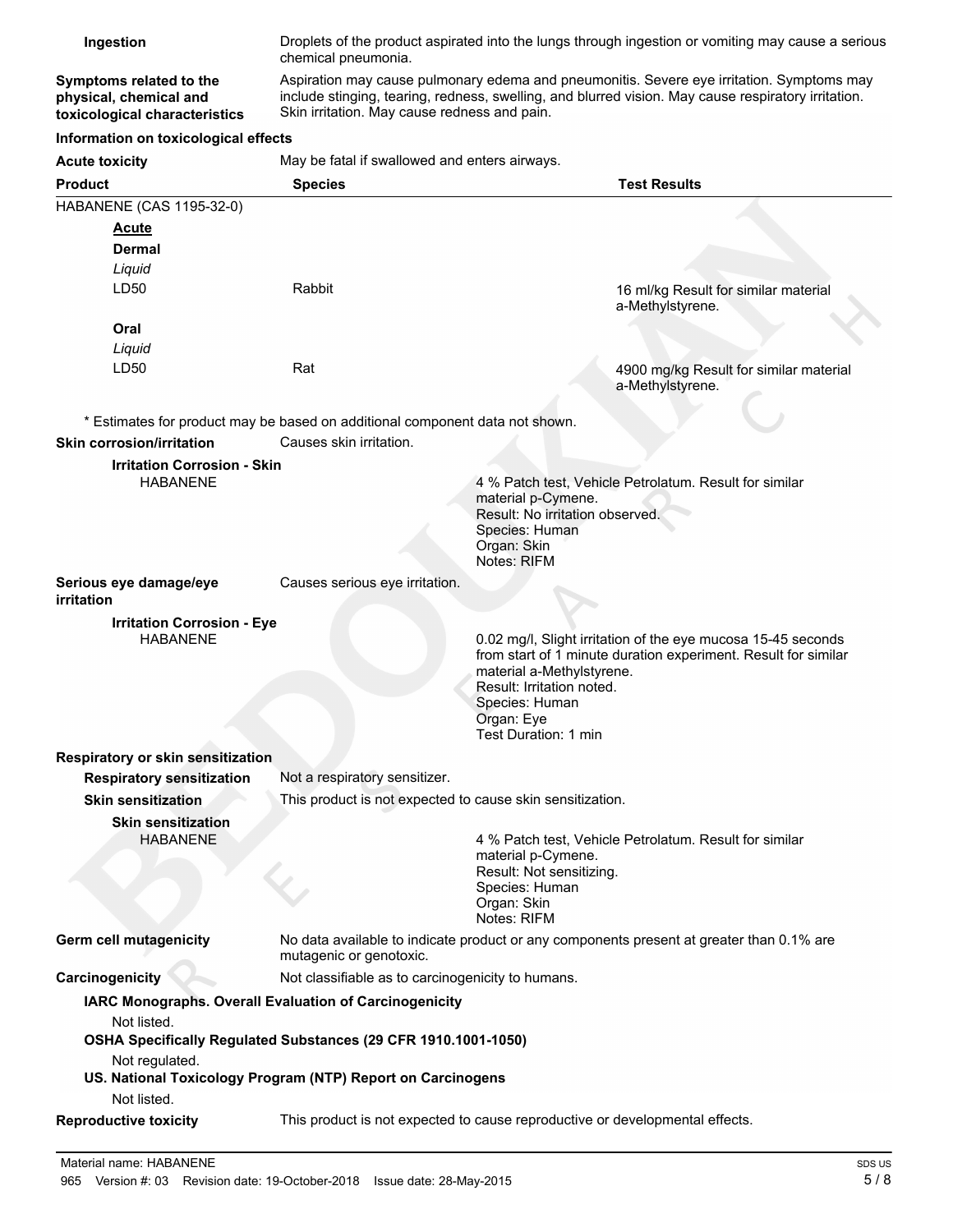| Specific target organ toxicity -<br>single exposure                          | May cause respiratory irritation.                                                                                                                                                                                                            |                                                  |                                                                            |                                                                                                                                                                                            |
|------------------------------------------------------------------------------|----------------------------------------------------------------------------------------------------------------------------------------------------------------------------------------------------------------------------------------------|--------------------------------------------------|----------------------------------------------------------------------------|--------------------------------------------------------------------------------------------------------------------------------------------------------------------------------------------|
| Specific target organ toxicity -<br>repeated exposure                        | Not classified.                                                                                                                                                                                                                              |                                                  |                                                                            |                                                                                                                                                                                            |
| <b>Aspiration hazard</b>                                                     | May be fatal if swallowed and enters airways.                                                                                                                                                                                                |                                                  |                                                                            |                                                                                                                                                                                            |
| 12. Ecological information                                                   |                                                                                                                                                                                                                                              |                                                  |                                                                            |                                                                                                                                                                                            |
| <b>Ecotoxicity</b>                                                           |                                                                                                                                                                                                                                              | Toxic to aquatic life with long lasting effects. |                                                                            |                                                                                                                                                                                            |
| <b>Product</b>                                                               |                                                                                                                                                                                                                                              | <b>Species</b>                                   |                                                                            | <b>Test Results</b>                                                                                                                                                                        |
| HABANENE (CAS 1195-32-0)                                                     |                                                                                                                                                                                                                                              |                                                  |                                                                            |                                                                                                                                                                                            |
| <b>Aquatic</b>                                                               |                                                                                                                                                                                                                                              |                                                  |                                                                            |                                                                                                                                                                                            |
| Acute                                                                        |                                                                                                                                                                                                                                              |                                                  |                                                                            |                                                                                                                                                                                            |
| Crustacea                                                                    | EC50                                                                                                                                                                                                                                         | Daphnia                                          |                                                                            | 2.58 mg/l, 48 hr                                                                                                                                                                           |
|                                                                              | <b>NOEC</b>                                                                                                                                                                                                                                  | Daphnia                                          |                                                                            | 0.815 mg/l, 48 hr                                                                                                                                                                          |
|                                                                              |                                                                                                                                                                                                                                              |                                                  |                                                                            |                                                                                                                                                                                            |
| * Estimates for product may be based on additional component data not shown. |                                                                                                                                                                                                                                              |                                                  |                                                                            |                                                                                                                                                                                            |
| Persistence and degradability                                                |                                                                                                                                                                                                                                              |                                                  | No data is available on the degradability of this product.                 |                                                                                                                                                                                            |
| <b>Bioaccumulative potential</b>                                             |                                                                                                                                                                                                                                              |                                                  |                                                                            |                                                                                                                                                                                            |
| Partition coefficient n-octanol / water (log Kow)<br><b>HABANENE</b>         |                                                                                                                                                                                                                                              |                                                  | USA.                                                                       | 3.99, US EPA. 2014. Estimation Programs Interface Suite™<br>for Microsoft® Windows, v 4.11. US EPA, Washington, DC,                                                                        |
| <b>Mobility in soil</b>                                                      | No data available.                                                                                                                                                                                                                           |                                                  |                                                                            |                                                                                                                                                                                            |
| <b>Other adverse effects</b>                                                 |                                                                                                                                                                                                                                              |                                                  |                                                                            | No other adverse environmental effects (e.g. ozone depletion, photochemical ozone creation<br>potential, endocrine disruption, global warming potential) are expected from this component. |
| 13. Disposal considerations                                                  |                                                                                                                                                                                                                                              |                                                  |                                                                            |                                                                                                                                                                                            |
| <b>Disposal instructions</b>                                                 |                                                                                                                                                                                                                                              |                                                  |                                                                            | Collect and reclaim or dispose in sealed containers at licensed waste disposal site. Do not allow                                                                                          |
|                                                                              | this material to drain into sewers/water supplies. Do not contaminate ponds, waterways or ditches<br>with chemical or used container. Dispose of contents/container in accordance with<br>local/regional/national/international regulations. |                                                  |                                                                            |                                                                                                                                                                                            |
| Local disposal regulations                                                   | Dispose in accordance with all applicable regulations.                                                                                                                                                                                       |                                                  |                                                                            |                                                                                                                                                                                            |
| Hazardous waste code                                                         | The waste code should be assigned in discussion between the user, the producer and the waste<br>disposal company.                                                                                                                            |                                                  |                                                                            |                                                                                                                                                                                            |
| Waste from residues / unused<br>products                                     | Dispose of in accordance with local regulations. Empty containers or liners may retain some<br>product residues. This material and its container must be disposed of in a safe manner (see:<br>Disposal instructions).                       |                                                  |                                                                            |                                                                                                                                                                                            |
| <b>Contaminated packaging</b>                                                | Since emptied containers may retain product residue, follow label warnings even after container is                                                                                                                                           |                                                  |                                                                            |                                                                                                                                                                                            |
|                                                                              | disposal.                                                                                                                                                                                                                                    |                                                  |                                                                            | emptied. Empty containers should be taken to an approved waste handling site for recycling or                                                                                              |
|                                                                              |                                                                                                                                                                                                                                              |                                                  |                                                                            |                                                                                                                                                                                            |
| 14. Transport information                                                    |                                                                                                                                                                                                                                              |                                                  |                                                                            |                                                                                                                                                                                            |
| <b>DOT</b>                                                                   |                                                                                                                                                                                                                                              |                                                  |                                                                            |                                                                                                                                                                                            |
| <b>UN number</b>                                                             | <b>UN3082</b>                                                                                                                                                                                                                                |                                                  |                                                                            |                                                                                                                                                                                            |
| UN proper shipping name                                                      |                                                                                                                                                                                                                                              |                                                  | Environmentally hazardous substance, liquid, n.o.s. (p, a-Dimethylstyrene) |                                                                                                                                                                                            |
| <b>Transport hazard class(es)</b>                                            |                                                                                                                                                                                                                                              |                                                  |                                                                            |                                                                                                                                                                                            |
| <b>Class</b><br><b>Subsidiary risk</b>                                       | 9                                                                                                                                                                                                                                            |                                                  |                                                                            |                                                                                                                                                                                            |
| Label(s)                                                                     | 9                                                                                                                                                                                                                                            |                                                  |                                                                            |                                                                                                                                                                                            |
| <b>Packing group</b>                                                         | Ш                                                                                                                                                                                                                                            |                                                  |                                                                            |                                                                                                                                                                                            |
|                                                                              |                                                                                                                                                                                                                                              |                                                  | instructions, SDS and emergency procedures before handling.                | Special precautions for user Read safety instructions, SDS and emergency procedures before handling. Read safety                                                                           |
| <b>Special provisions</b>                                                    |                                                                                                                                                                                                                                              | 8, 146, 335, IB3, T4, TP1, TP29                  |                                                                            |                                                                                                                                                                                            |
| <b>Packaging exceptions</b>                                                  | 155                                                                                                                                                                                                                                          |                                                  |                                                                            |                                                                                                                                                                                            |
| Packaging non bulk                                                           | 203                                                                                                                                                                                                                                          |                                                  |                                                                            |                                                                                                                                                                                            |
| Packaging bulk                                                               | 241                                                                                                                                                                                                                                          |                                                  |                                                                            |                                                                                                                                                                                            |
| <b>IATA</b>                                                                  |                                                                                                                                                                                                                                              |                                                  |                                                                            |                                                                                                                                                                                            |
| <b>UN number</b><br>UN proper shipping name                                  | <b>UN3082</b>                                                                                                                                                                                                                                |                                                  | Environmentally hazardous substance, liquid, n.o.s. (p,a-Dimethylstyrene)  |                                                                                                                                                                                            |
|                                                                              |                                                                                                                                                                                                                                              |                                                  |                                                                            |                                                                                                                                                                                            |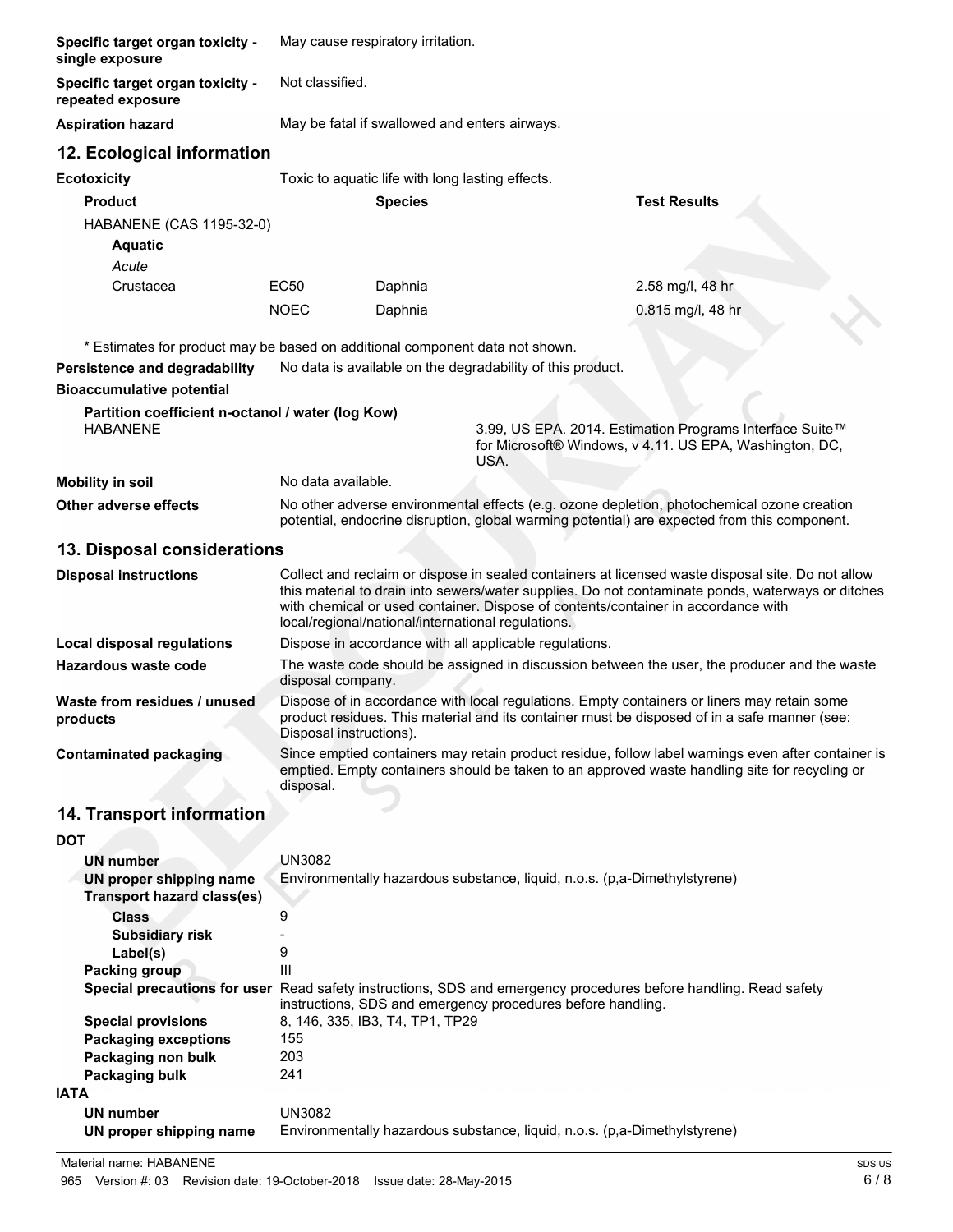| <b>Transport hazard class(es)</b> |                                                                                                                                                                                 |
|-----------------------------------|---------------------------------------------------------------------------------------------------------------------------------------------------------------------------------|
| <b>Class</b>                      | 9                                                                                                                                                                               |
| <b>Subsidiary risk</b>            |                                                                                                                                                                                 |
| Packing group                     | Ш                                                                                                                                                                               |
| <b>Environmental hazards</b>      | No.                                                                                                                                                                             |
| <b>ERG Code</b>                   | 9L                                                                                                                                                                              |
|                                   | Special precautions for user Read safety instructions, SDS and emergency procedures before handling. Read safety<br>instructions, SDS and emergency procedures before handling. |
| <b>Other information</b>          |                                                                                                                                                                                 |
| Passenger and cargo<br>aircraft   | Allowed with restrictions.                                                                                                                                                      |
| Cargo aircraft only               | Allowed with restrictions.                                                                                                                                                      |
| <b>IMDG</b>                       |                                                                                                                                                                                 |
| UN number                         | <b>UN3082</b>                                                                                                                                                                   |
| UN proper shipping name           | ENVIRONMENTALLY HAZARDOUS SUBSTANCE, LIQUID, N.O.S. (p,a-Dimethylstyrene)                                                                                                       |
| Transport hazard class(es)        |                                                                                                                                                                                 |
| <b>Class</b>                      | 9                                                                                                                                                                               |
| <b>Subsidiary risk</b>            |                                                                                                                                                                                 |
| Packing group                     | III                                                                                                                                                                             |
| <b>Environmental hazards</b>      |                                                                                                                                                                                 |
| <b>Marine pollutant</b>           | No.                                                                                                                                                                             |
| <b>EmS</b>                        | $F-A, S-F$                                                                                                                                                                      |
|                                   | Special precautions for user Read safety instructions, SDS and emergency procedures before handling. Read safety<br>instructions, SDS and emergency procedures before handling. |
| Transport in bulk according to    | Not established.                                                                                                                                                                |

**Annex II of MARPOL 73/78 and the IBC Code**

**DOT; IATA; IMDG**



**15. Regulatory information**

**US federal regulations**

This product is a "Hazardous Chemical" as defined by the OSHA Hazard Communication

Standard, 29 CFR 1910.1200. **TSCA Section 12(b) Export Notification (40 CFR 707, Subpt. D)** Not regulated. **CERCLA Hazardous Substance List (40 CFR 302.4)** Not listed. **SARA 304 Emergency release notification** Not regulated. **OSHA Specifically Regulated Substances (29 CFR 1910.1001-1050)** Not regulated. **Superfund Amendments and Reauthorization Act of 1986 (SARA)** Immediate Hazard - Yes Delayed Hazard - No Fire Hazard - Yes Pressure Hazard - No Reactivity Hazard - No **Hazard categories SARA 302 Extremely hazardous substance** Not listed.